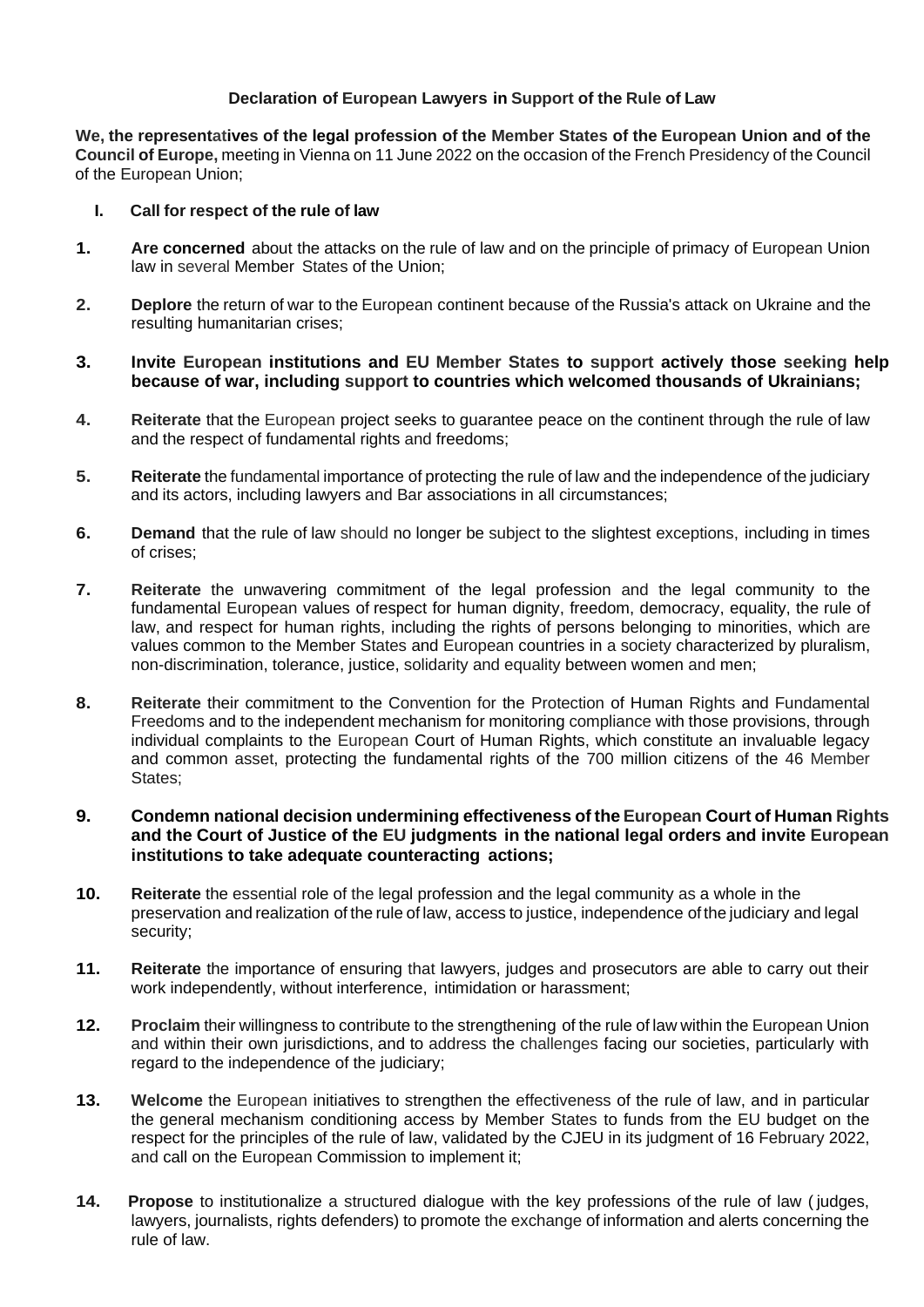- **15. Support** the CCBE in their request to the Presidency of the Council of the European Union to structure a regular dialogue with the legal profession, through its representatives, concerning access to a lawyer and the rule of law".
- **16. Propose** to set up an early warning system for the European institutions when persistent and/or structural threats affect these professions.

### **II. Digital technology at the service of the rule of law**

- **17. Reiterate** that the specificities of the judicial system, as a constitutive element of the rule of law, require fundamental rights guarantees with regard to the digitalization of justice and the use of artificial intelligence, preventing judicial binding decision to be fully automated.
- **18. Reiterate** the guidelines of the CEPEJ for a better integration of the user into the judicial systems;
- **19. Reiterate** the content of the guide established by the CCBE and the European Lawyers' Foundation on the use of artificial intelligence for lawyers and law firms in the EU;
- **20. Reiterate** their commitment to the principles set out in the European Ethical Charter on the use of artificial intelligence (Al) in **judicial systems and their environment:**
- **21. Support** the work of the Council of Europe to prepare a legally binding instrument on Artificial Intelligence;
- **22. Support** the European Union's initiative to regulate high-risk Al applications, ensuring effective protection of fundamental rights and call for specific safeguards with regard to the use of Al in the administration of justice;
- **23. Support** the European Declaration on Digital Rights and Principles for the Digital Decade, which clarifies the rights of European citizens to access essential public services, monitors interactions with algorithms and artificial intelligence systems to prevent unlawful discriminations and infringements of fundamental rights and stress the right to the confidentiality of their communications and the information on their electronic devices;
- **24. Request** that the legal profession be involved and heard in the preparation of the annual progress report on the digital decade.
- **25. Reiterate** that cybersecurity is becoming a central issue in times of conflict and diplomatic crisis, especially since it has a direct impact on economic sovereignty and on the independence and protection of legal professional privilege.
- **26. Call** on the European Union to develop an action plan aimed at strengthening the cybersecurity of the key professions of the rule of law and to develop appropriate European solutions.

#### **III. Concerning the necessary protection of the legal profession**

- **27. Welcome** the debate organized during the "Justice and Home Affairs" Council of March 4, 2022, where the Ministers of justice noted that the absence of a common corpus offers great flexibility to caselaw.
- **28. Regrets** that, in the absence of an agreed body of law, the reference to common standards, in cases where the independence of lawyers taken as a whole or individually, is prevented.
- **29. Invite** the Council of the European Union to continue its reflection, in coordination with the professional bodies, on the possible future steps that could be envisaged to better protect the legal profession and access to lawyers.
- **30. Are concerned about** the breaches of the freedom to exercise the profession of lawyer and the increasingly frequent violations of legal professional privilege in several Member States;